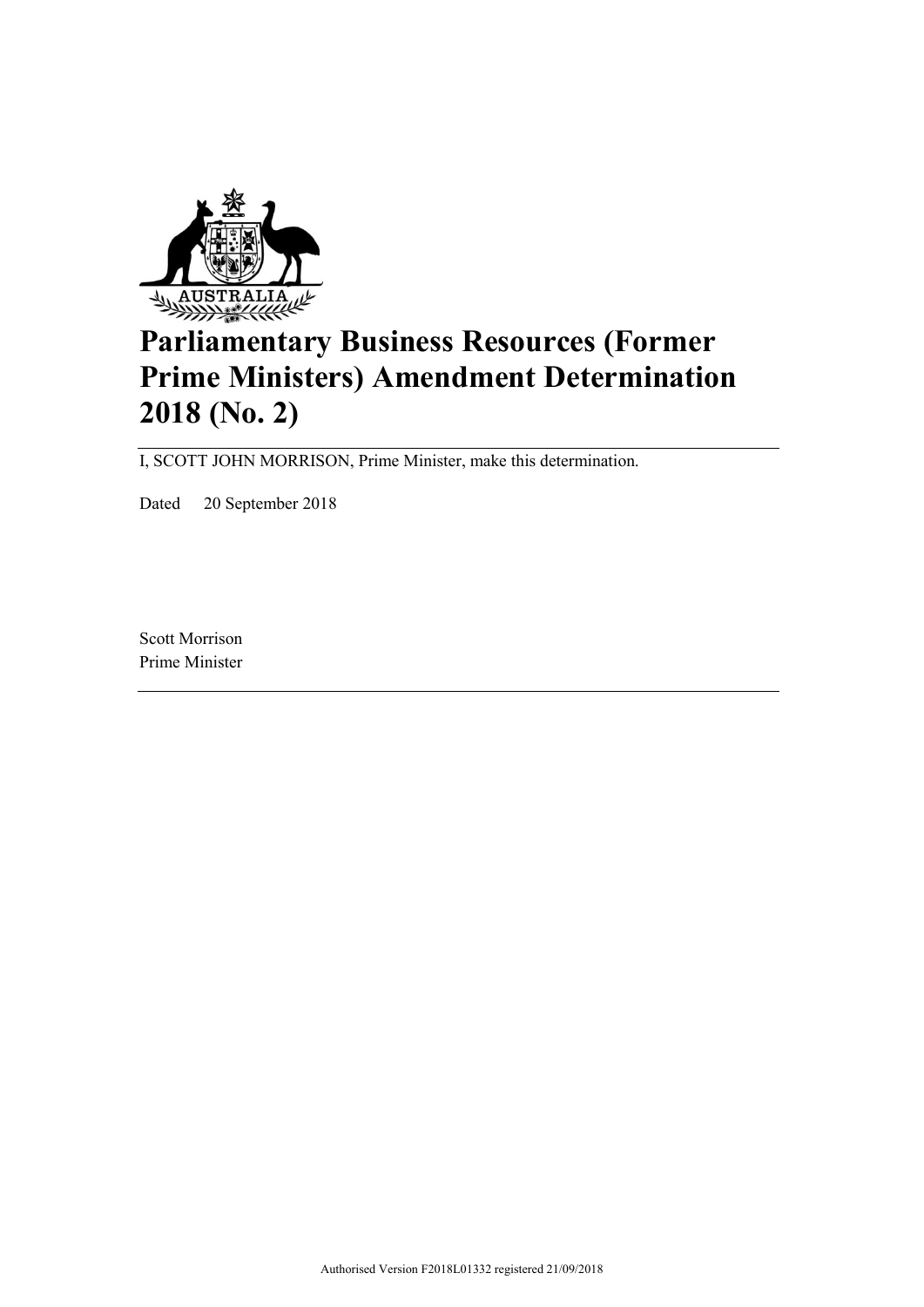## Contents

|                              | 4 |                                                                              |                |  |  |
|------------------------------|---|------------------------------------------------------------------------------|----------------|--|--|
| <b>Schedule 1-Amendments</b> |   |                                                                              |                |  |  |
|                              |   | Parliamentary Business Resources (Former Prime Ministers) Determination 2017 | $\overline{2}$ |  |  |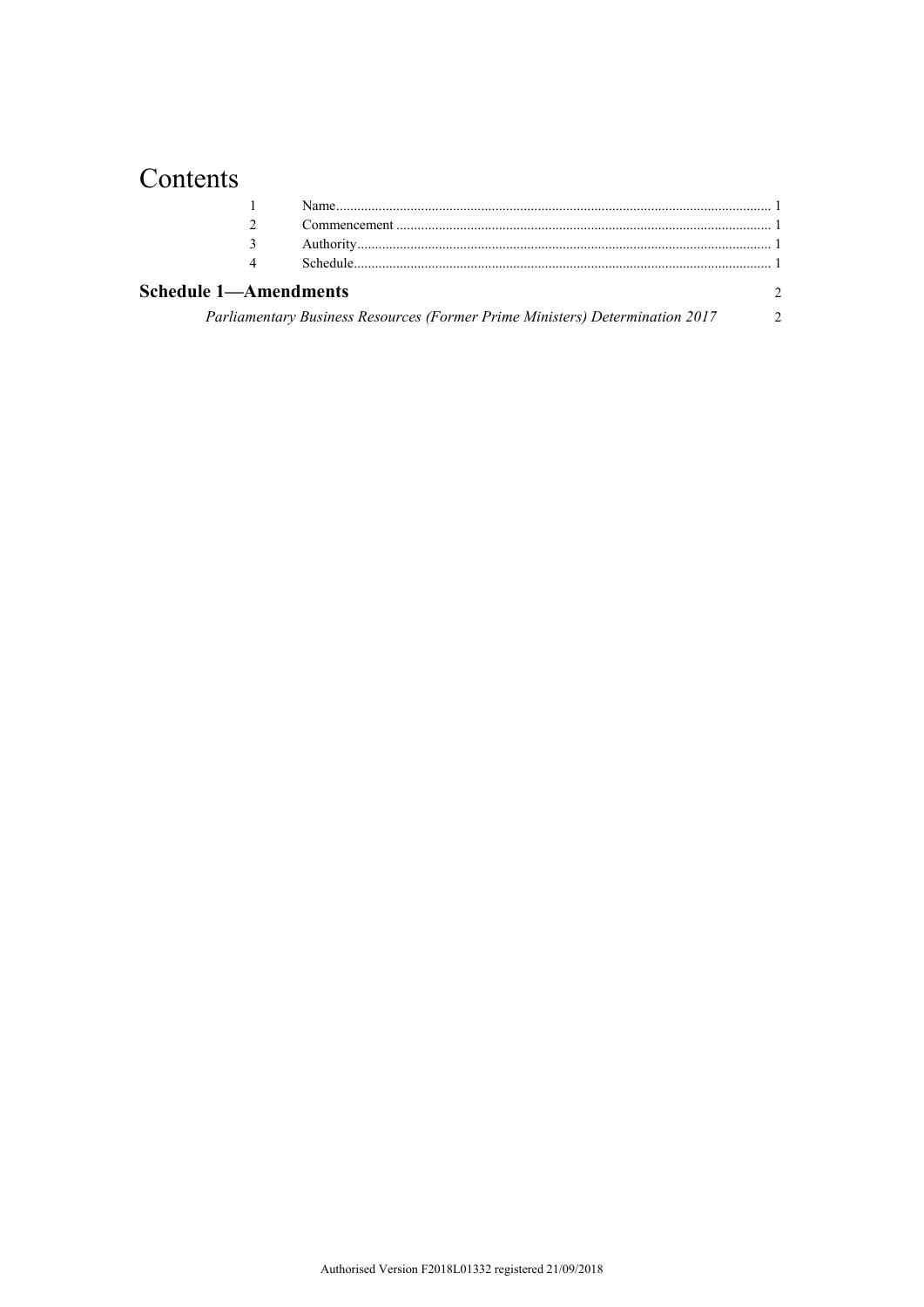### **1 Name**

This is the *Parliamentary Business Resources (Former Prime Ministers) Amendment Determination 2018 (No. 2).*

#### **2 Commencement**

This instrument commences on the day after it is registered.

#### **3 Authority**

This instrument is made under section 16 of the *Parliamentary Business Resources Act 2017*.

### **4 Schedule**

Each instrument that is specified in a Schedule to this instrument is amended or repealed as set out in the applicable items in the Schedule concerned, and any other item in a Schedule to this instrument has effect according to its terms.